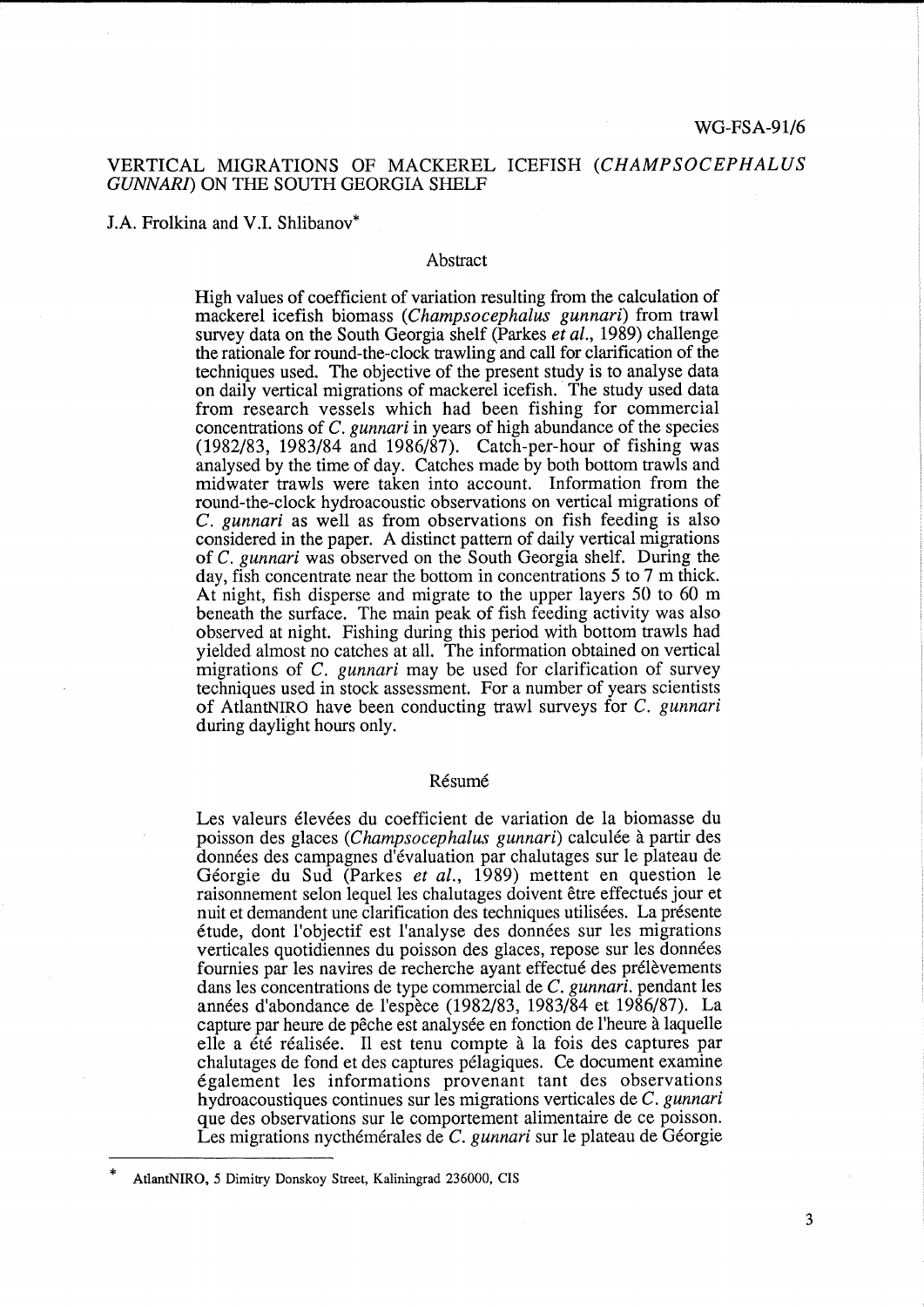du Sud presentent de nettes tendances. Pendant la journee, les poissons se rassemblent pres du fond, dans des concentrations de 5 a 7 m d'epaisseur. La nuit, les poissons se dispersent et frequentent les couches supérieures, d'une profondeur de  $50a$  60 m. Le principal pic d'alimentation des poissons a également été observé de nuit. La pêche au chalut de fond pendant cette période s'est soldée par des captures pratiquement nulles. Les informations obtenues sur les migrations verticales de *C. gunnari* peuvent servir a clarifier les techniques d'évaluation des stocks utilisées. Depuis plusieurs années, les scientifiques d'AtlantNIRO ont pour principe de ne mener d'évaluations par chalutages de *C. gunnari* que de jour.

#### Pe3IOMe

Высокие коэффициенты вариации, полученные при расчетах биомассы щуковидной белокровки *(Champsocephalus gunnari*) по результатам траловых съемок на шельфе острова Южная Георгия (Parkes *et al.*, 1989), ставят под сомнение правомерность круглосуточных учетных работ и требуют совершенствования методики. Целью данной работы является анализ данных по вертикальным миграциям щуковидной белокровки. В работе использованы данные научно-исследовательских судов, облавливавших промысловые скопления *C. gunnari* в годы с высокой численностью этого вида (1982/83, 1983/84 и 1986/87 гг.) Анализировались уловы за час траления, полученные в течение суток как донными, так и разноглубинными тралами. Приводятся также материалы круглосуточных гидроакустических наблюдений за вертикальными MUTDAЦИЯМИ *C. gunnari*, а также данные суточных станций по питанию рыбы. По результатам наблюдений на шельфе острова Южная Георгия установлено наличие вертикальных миграций *С. gunnari* в течение суток. В светлое время рыба находится у грунта. Вертикальное развитие скоплений составляет 5-7 метров. Ночью они рассеиваются и мигрирует в толщу воды, достигая горизонтов 50-60 м. Пик питания приходился на ночные часы. В это время рыба практически не облавливалась донным тралом. Информация о вертикальных миграциях C. *gunnari* может быть полезна для уточнения методики траловых съемок. В течение нескольких лет АтлантНИРО проводит траловые съемки только в светлое время суток.

#### Resumen

Los altos valores del coeficiente de variación de la estimación de biomasa de draco rayado *(Champsocephalus gunnari)* calculada de los datos de las prospecciones de arrastre realizadas en la plataforma del archipielago de Georgia del Sur (Parkes *et al.,* 1989), cuestionan el fundamento sobre el cual se basa la realización de arrastres continuados y destacan la necesidad de especificar las técnicas utilizadas. El objetivo de este estudio es el análisis de datos de la migración vertical del draco rayado. El estudio emple6 los datos de los buques de investigaci6n que pescaron concentraciones comerciales de *C. gunnari* 

4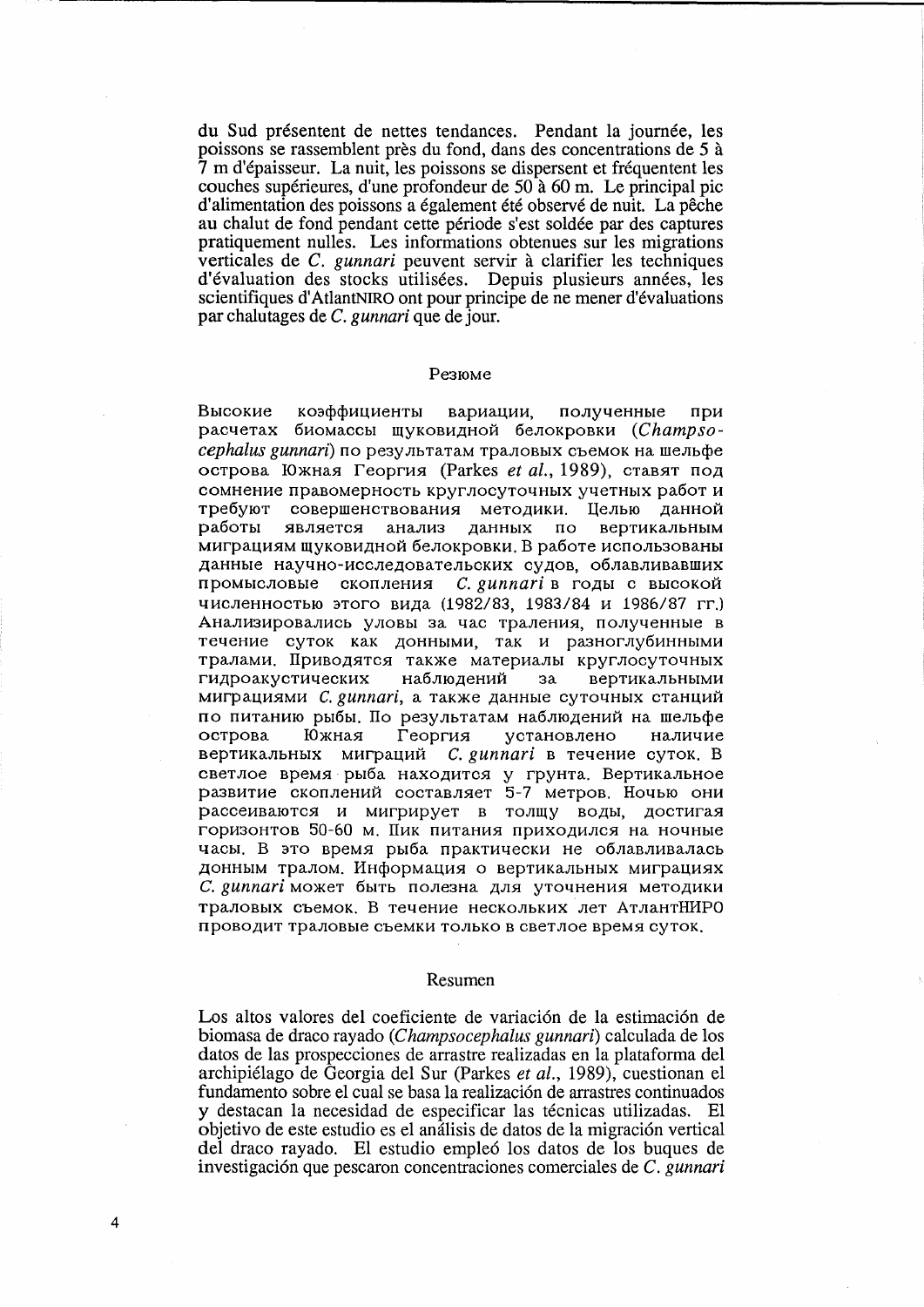en años de gran abundancia de esta especie (1982/83, 1983/84 y 1986/87). La captura por hora de pesca fue analizada de acuerdo a la hora del día en la cual se realizaron los lances, considerándose las capturas con redes de arrastre de fondo y pehigicas. Este documento incluye también la información obtenida de las observaciones hidroacústicas continuas de la migración vertical de *C. gunnari* y de la alimentaci6n de los peces. En la zona de la plataforma de Georgia del Sur se observó un patrón de migración vertical diaria de *C. gunnari*. Durante el día los peces se concentraron cerca del fondo en cardúmenes de 5 a 7 m de espesor. En la noche los peces se dispersaron, desplazándose a las capas más superficiales, hasta una distancia aproximada de 50 a 60 m de la superficie. El maximo de actividad de alimentaci6n se observ6 durante la noche, y por consiguiente la pesca con redes de arrastre de fondo durante este periodo fue casi nula. La informaci6n obtenida de la migraci6n vertical de *C. gunnari* podria ser utilizada para especificar las técnicas de prospección para evaluar el estado de las poblaciones. Por muchos años los investigadores del AtlantNIRO han adoptado la practica de efectuar prospecciones de arrastre de *C. gunnari* durante el dfa solamente.

## 1. INTRODUCTION

Scientists of several nations have in recent years carried out stock assessment studies of channichthyids and nototheniids in shelf waters of the South Georgia by means of trawl surveys. The assessment methodology suggested by Saville (1977) and widely used by Polish, Spanish, British and American scientists includes round-the-clock trawl surveys. However, availability of mackerel icefish, the main target species on the South Georgia shelf, varied considerably throughout the day. Taking into account this biological characteristic AtlantNIRO conducted trawl surveys only during daylight hours.

High values of coefficient of variation resulted from the calculation of mackerel ice fish biomass *(Champsocephalus gunnari)* from trawl survey data (Parkes *et al.,* 1989) challenge the rationale for round-the-clock trawling and call for improvement of techniques in order to obtain reliable estimates.

The objective of the present study is to analyse data on daily vertical migrations of mackerel icefish. Results of the study may then be used in improving trawl survey techniques.

## 2. MATERIALS AND METHODS

The study used data obtained from research vessels which had been fishing for commercial concentrations of C. *gunnari* in years of high abundance (1982/83, 1983/84 and 1986/87). Catch-per-hour of fishing was analysed by time of day. Catches made by both bottom and midwater trawls were taken into account.

Average trawling depth for midwater trawls was measured at the level of the trawl head-rope.

Information from the round-the-clock hydroacoustic observations on vertical migrations of *C. gunnari* as well as observations on fish feeding characteristics is also considered in this paper.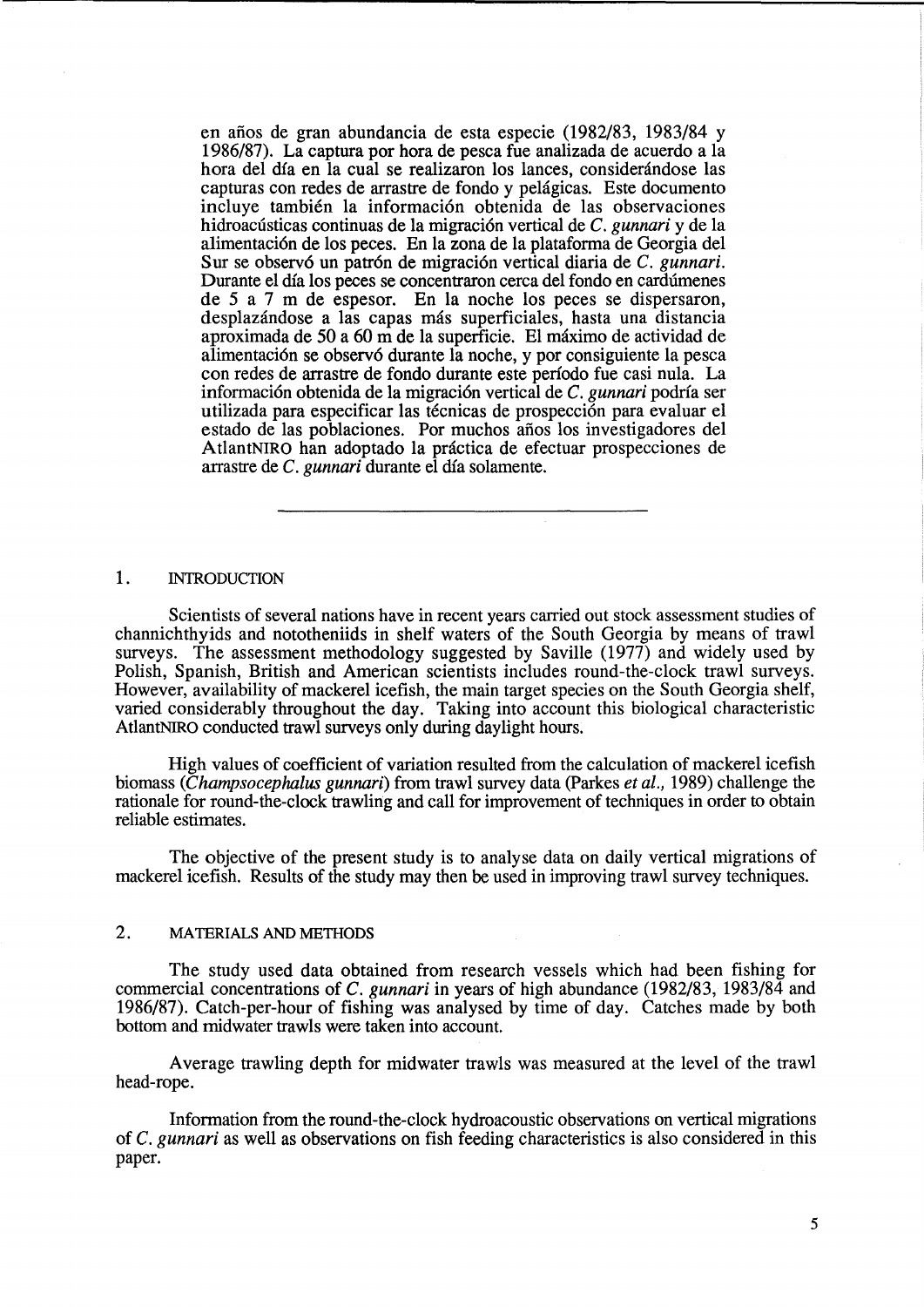# 3. RESULTS

Table 1 presents catch data obtained from research vessels fishing for commercial concentrations of *C. gunnari* on the South Georgia shelf. The highest catches were obtained during daylight hours (08:00 to 16:00 hr). With the onset of dusk (17:00 to 19:00 hr) fish begin migrating to the upper layers and the size of catches decreases abruptly from 13-14 to 2-8 tonnes per hour of fishing. At night, catches were usually 2.0 to 2.6 tonnes per hour of fishing. At sunrise, fish migrate to the bottom layers and catches again start to increase. The pattern of catch distribution for bottom trawls at various times of the day was found to be identical for all periods of observation. The combined catch distribution data for all three research cruises are presented in Figure 1. The abrupt decrease in catches during evening hours and the gradual increase of catches in the morning indicates that fish migrate more rapidly to the surface layers than to the bottom layers.

An echo sounder was used to search for fish concentrations when fishing with midwater trawls. Trawls were set at depths where concentration of fish was the highest. Therefore we did not observe any substantial differences in catches according to the time of day, although the highest catches were taken at sunrise and the lowest catches during the first half of the night (Table 1, Figure 2B). From the catch data of midwater trawls it was found that fish concentrations were situated near the bottom or at 10 to 30 m above the bottom during daylight hours (09:00 to 17:00 hr). Fish were found dispersed throughout the water column at night when catches were taken at depths between 60 to 180 m.

Daily vertical distribution of *C. gunnari* was also studied during a census trawl survey by RV *Gizhiga* in May 1984. Catches by bottom trawls demonstrated the same vertical distribution pattern of *C. gunnari* although abundance was low during that season. *C. gunnari*  feeding was also examined. Two peaks of feeding activity were observed. Feeding was most intensive (first peak) during the night when fish concentrations moved out of the bottom layers and dispersed. Bottom trawling during this period yielded almost no catches at all. The second peak from 11:00 to 16:00 hr was observed only during cloudy days when fish partially migrated to the upper layers and catches were low.

Hydroacoustic observations on *C. gunnari* vertical distribution were carried out in October 1983. At night (01:00-02:00 hr), concentrations of fish were recorded at 50 to 60 m from the surface in waters from 100 to 200m deep (Figure 3). At sunrise (06:00-07:00 hr), fish were concentrated near the bottom. Concentrations were from 5 to 15 m thick (Figure 4). During the daylight hours (11:10-11:45 hr) fish remained close to the bottom where concentrations were 5 to 7 m thick (Figure 5).

# 4. CONCLUSION

Trawl surveys and hydroacoustic observations have demonstrated that *C. gunnari*  completes vertical migrations on a daily basis. During daylight hours fish remained near the bottom in concentrations of 5 to 7 m thick. At night, fish dispersed and migrated to the upper layers 50 to 60 m beneath the surface. Migration is more rapid in the evening than in the morning.

The results obtained should be used for improving trawl survey techniques for *C. gunnari* stock assessment. For a number of years scientists of AtlantNIRO have been conducting trawl surveys for *C. gunnari* only during daylight hours.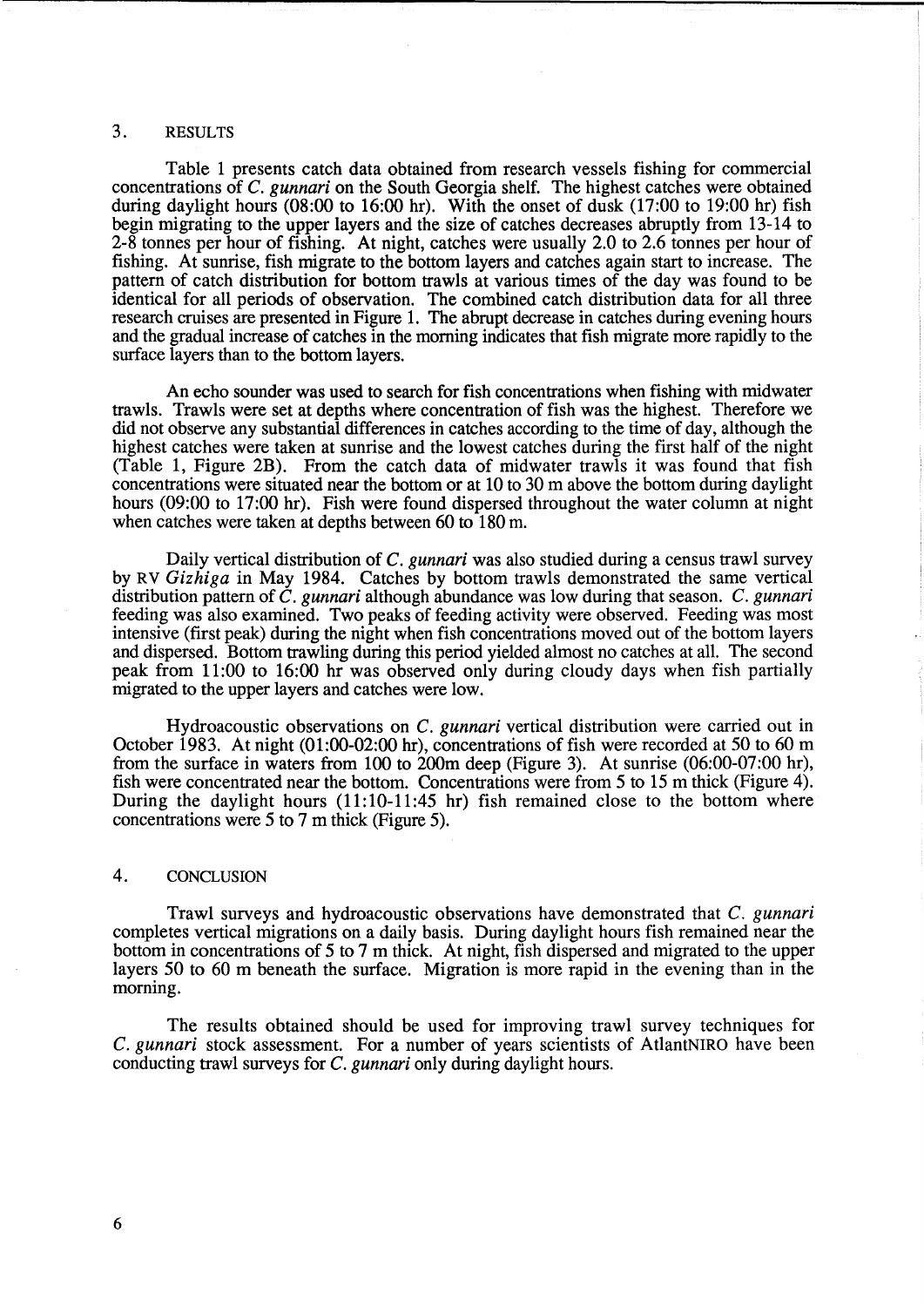### **REFERENCES**

- PARKES, G.B., I. EVERSON, J. SOSINSKI, Z. CIELNIASZEK AND J. SZLAKOWSKI. 1989. Report of the joint UK/Polish fish stock assessment survey around South Georgia, February 1989. *Document* WG-FSA-8916. CCAMLR: Hobart. Australia. pp. 34.
- SAVILLE, A. (Ed.) 1977. Survey methods of appraising fishery resources. FAO *Fish. Tech. Pap. No. 171:* 76.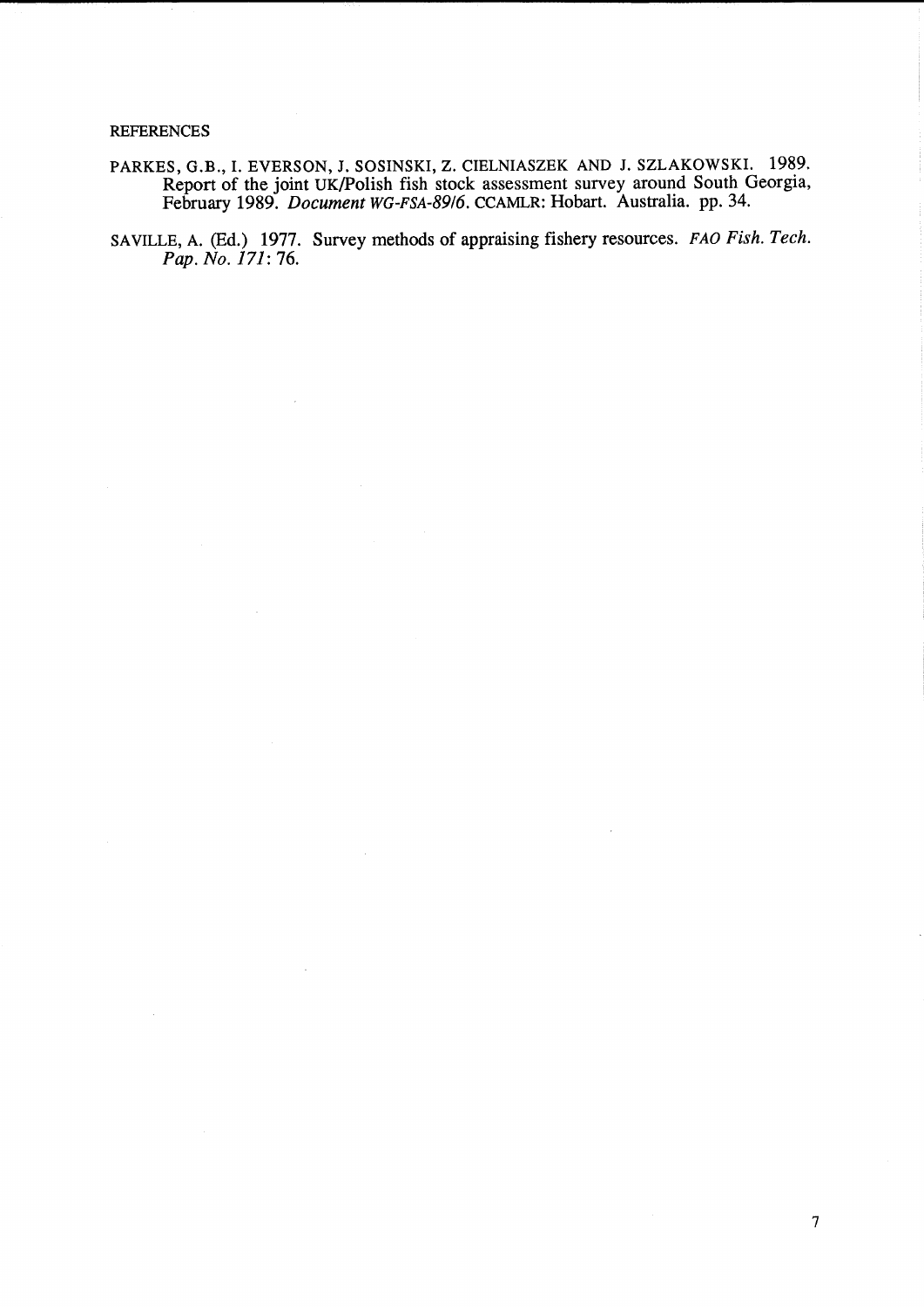| Cruise date and<br>vessel name                 | Trawl<br>type | Time of day     |                 |                |                 |                 |                  |                 |                  |                |                |                |                 |
|------------------------------------------------|---------------|-----------------|-----------------|----------------|-----------------|-----------------|------------------|-----------------|------------------|----------------|----------------|----------------|-----------------|
|                                                |               | $00 - 02$       | $02 - 04$       | 04-06          | $06 - 08$       | $08 - 10$       | 10-12            | 12-14           | 14-16            | 16-18          | 18-20          | $20 - 22$      | $22 - 24$       |
| April 1983<br><b>BMRT</b><br>Pioner Latvii     | <b>Bottom</b> | 1.2<br>$n = 3$  | 4.6<br>$n = 4$  | 2.6<br>$n = 4$ | 6.0<br>$n = 10$ | 11.8<br>$n = 9$ | 11.1<br>$n = 9$  | 13.7<br>$n = 8$ | 8.9<br>$n = 5$   | 4.1<br>$n = 8$ | 8.8<br>$n = 8$ | 1.9<br>$n = 3$ | 1.7<br>$n = 3$  |
| April-May 1983<br><b>BMRT</b><br>E. Krivosheev | <b>Bottom</b> | 4.8<br>$n = 11$ | 2.4<br>$n = 10$ | 2.8<br>$n = 8$ | 6.1<br>$n = 11$ | 4.6<br>$n = 11$ | 11.1<br>$n = 13$ | 6.8<br>$n = 11$ | 14.1<br>$n = 13$ | 2.2<br>$n = 4$ | 2.8<br>$n = 6$ | 2.0<br>$n = 4$ | 2.3<br>$n = 10$ |
| November 1986<br><b>BMRT</b><br>Atlant         | <b>Bottom</b> | 1.5<br>$n = 3$  | 0.7<br>$n = 2$  | 7.7<br>$n = 1$ | 3.6<br>$n = 5$  | 7.6<br>$n = 4$  | 4.9<br>$n = 6$   | 6.6<br>$n = 6$  | 4.4<br>$n = 5$   | 2.4<br>$n = 4$ | 4.1<br>$n = 4$ | 1.4<br>$n = 2$ | 0.9<br>$n = 2$  |
| January 1983<br><b>BMRT</b><br>Salekhard       | Mid-<br>water | 5.3<br>$n = 4$  | 3.8<br>$n = 7$  | 9.6<br>$n = 4$ | 5.1<br>$n = 6$  | 5.7<br>$n = 4$  | 5.5<br>$n = 4$   | 3.6<br>$n = 2$  | 7.1<br>$n = 4$   |                | 7.5<br>$n = 4$ | 0.9<br>$n = 2$ | 2.6<br>$n = 2$  |

Table 1: Catches of *Champsocephalus gunnari* (tonnes per hour of fishing) from the South Georgia shelf at various times of the day (n =number of hauls).

Table 2: Catches of *Champsocephalus gunnari* (kg per hour of fishing) from the north-western part of the South Georgia shelf.

| Time of the day | 07:00-09:00 | 09:00-10:00 | 10:00-12:00 | 12:00-14:00 | 16:00-19:00 | 19:00-21:00 |
|-----------------|-------------|-------------|-------------|-------------|-------------|-------------|
| Mean catch      | 2 122       | 2 054       | 4 686       | 2 997       | 200         | 300         |

 $\infty$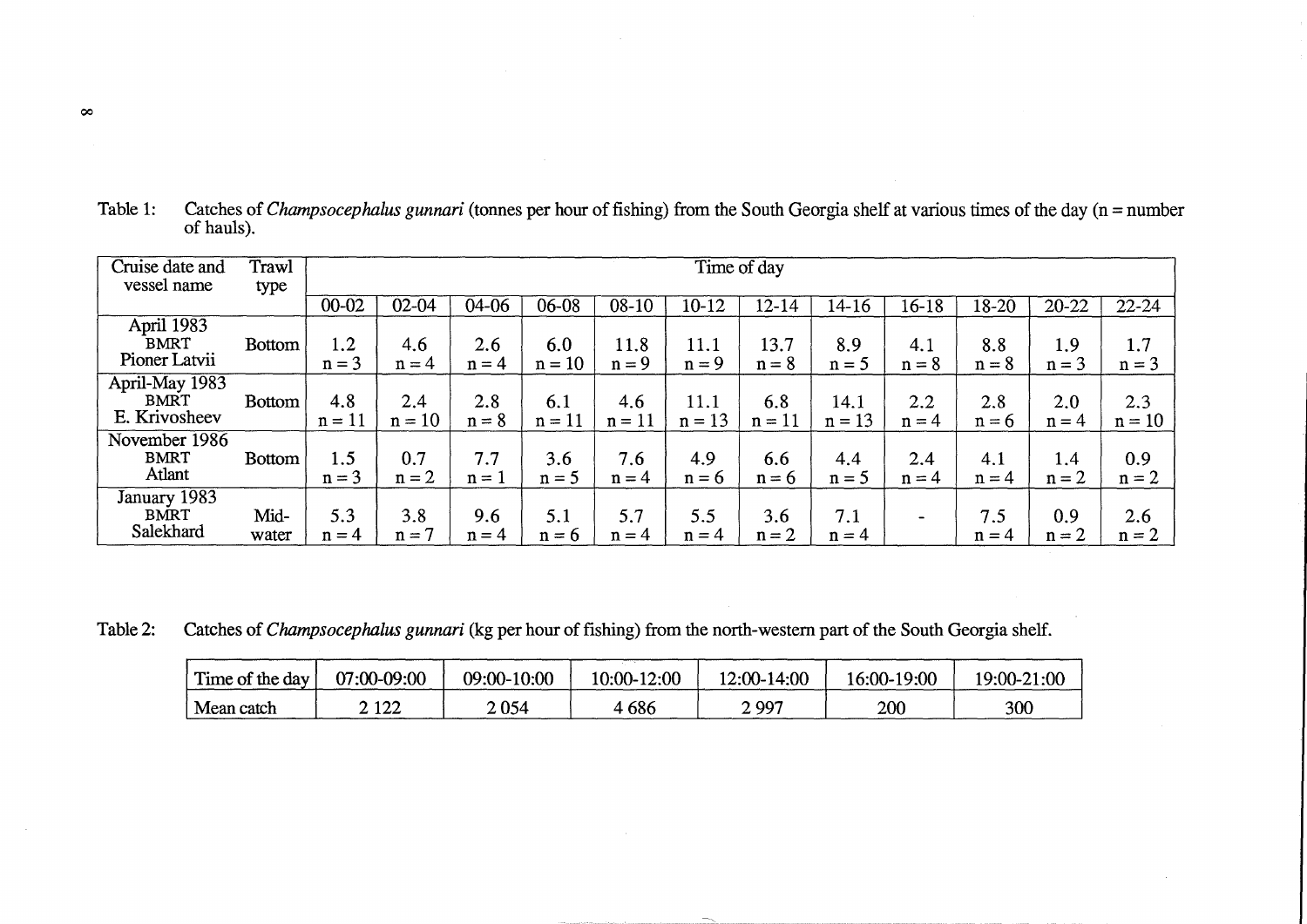

Figure 1: Bottom trawl catches of C. *gunnari* at various times of the day (tonnes per hour of fishing).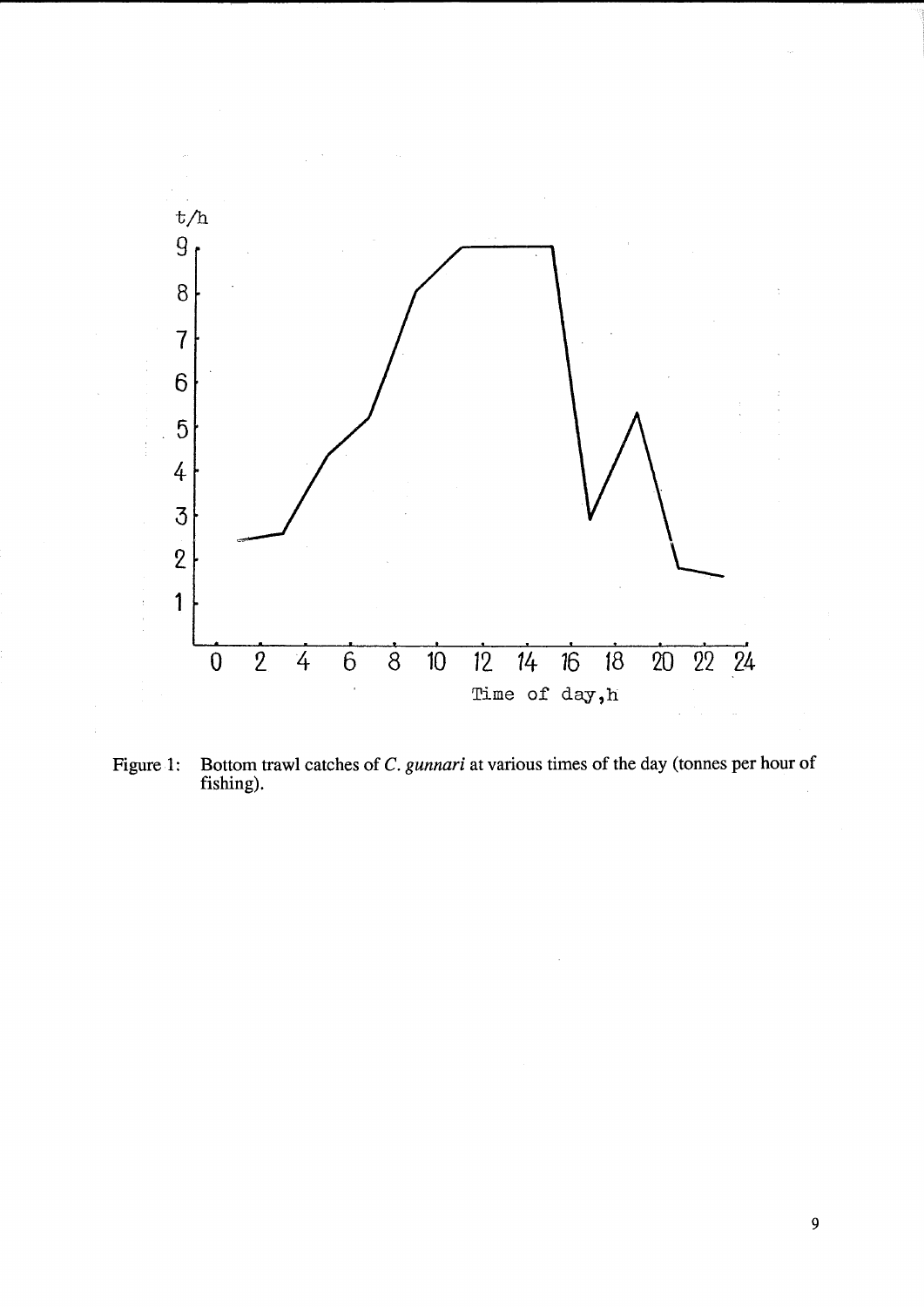

١.

Figure 2: Vertical distribution of fished concentrations of C. *gunnari* (A) and catches per hour of fishing (B) by a midwater trawl in January 1983.

- 1 The upper depth limit of catches;
- 2 The lower depth limit of catches.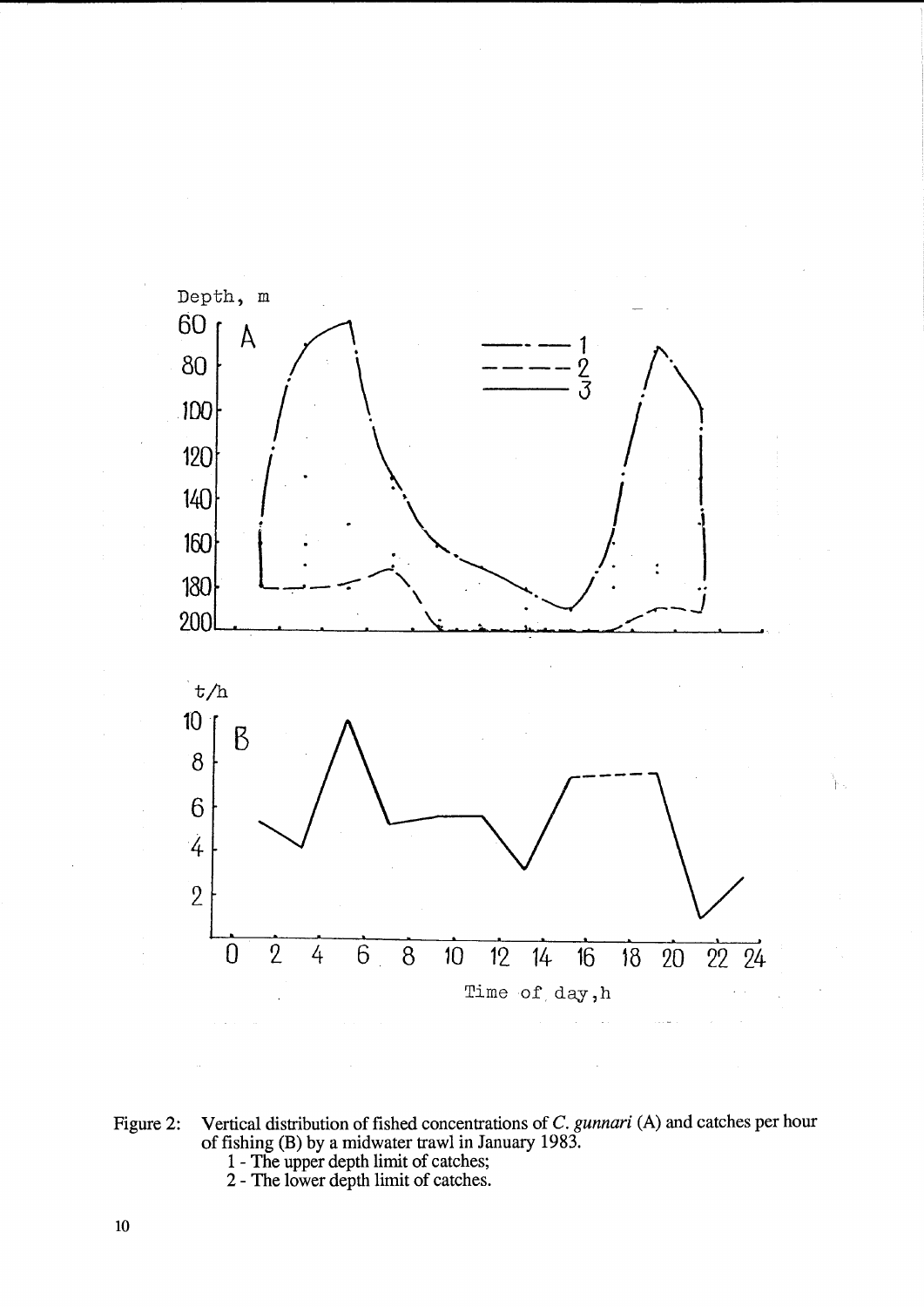

Figure 3: Echo sounder record of C. *gunnari* concentrations over the South Georgia shelf on 12 October 1983, 01:00 to 02:00 hr local time.



Figure 4: Echo sounder record of C. *gunnari* concentrations over the South Georgia shelf on 12 October 1983, 06:00 to 07:00 hr local time.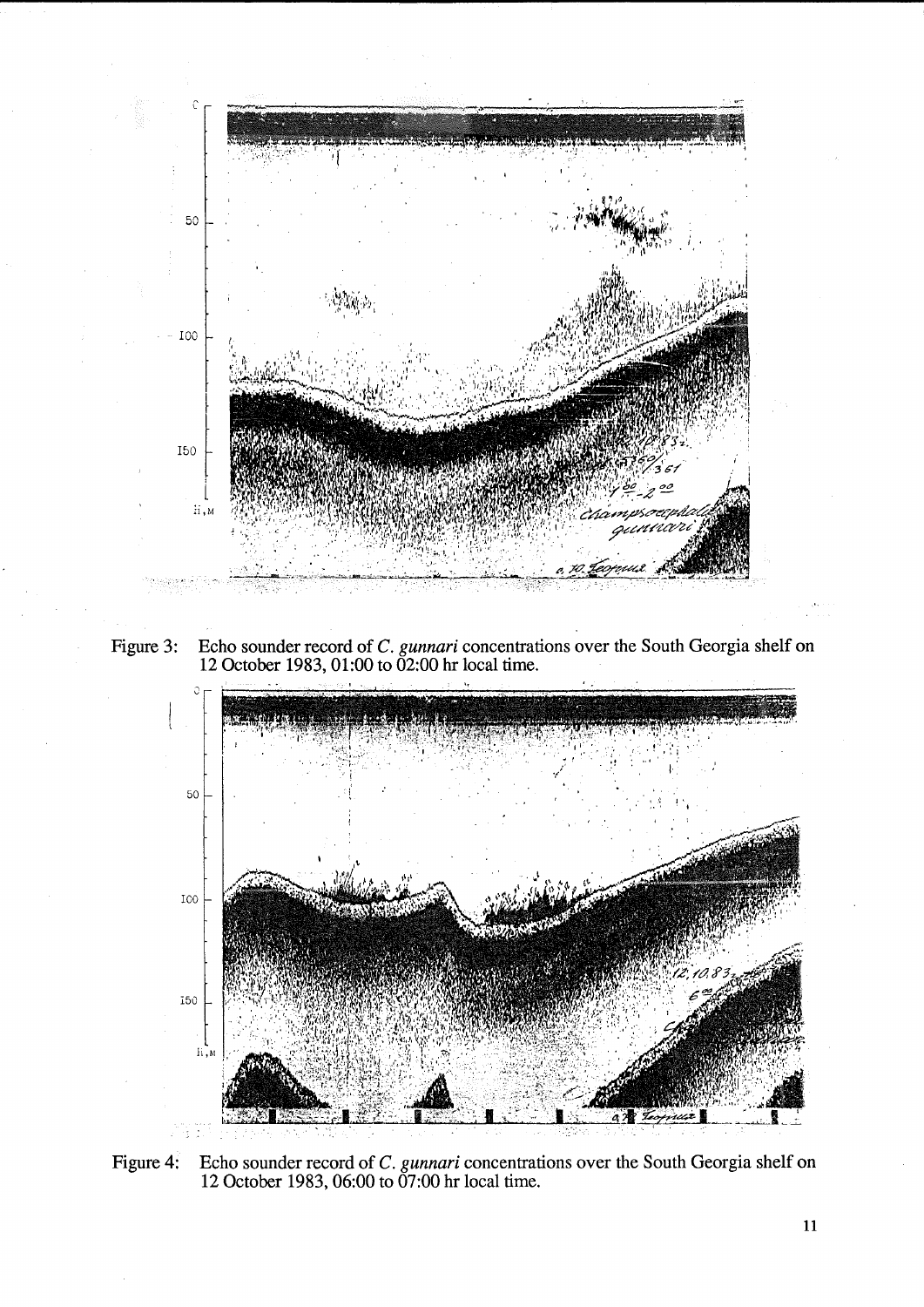

Figure 5: Echo sounder record of C. *gunnari* concentrations over the South Georgia shelf on 12 October 1983, 11:10 to 11:45 hr local time.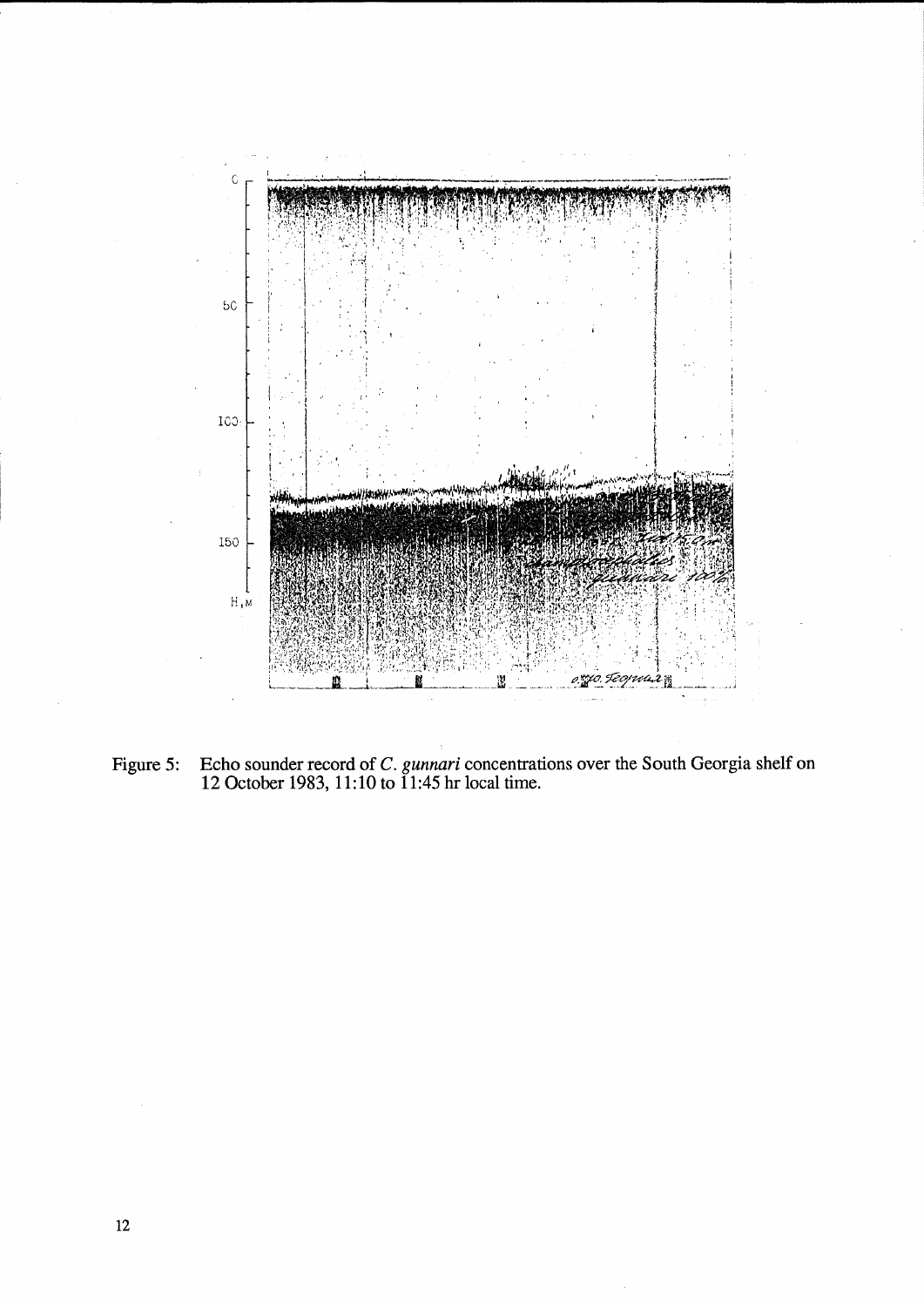# Liste des tableaux

- Tableau 1: Captures de C. *gunnari* à divers moments de la journée (tonnes par heure de peche) sur le plateau de Georgie du Sud (n = nombre de traits).
- Tableau 2: Captures de C. *gunnari* (kg par heure de pêche) dans le secteur nord-ouest du plateau de Georgie du Sud.

## Liste des figures

- Figure 1: Captures par chalutages de fond de C. *gunnari* à divers moments de la journée (tonnes par heure de peche).
- Figure 2: Distribution verticale des concentrations pêchées de C. *gunnari* (A) et captures au chalut pelagique par heure de peche (B) en janvier 1983. 1 - Limite superieure de profondeur des captures; 2 - Limite inferieure de profondeur des captures.
- Figure 3: Enregistrement par echo-sondeur des concentrations de C. *gunnari* sur le plateau de Georgie du Sud le 12 octobre 1983, de 01h00 a 02h00, heure locale.
- Figure 4: Enregistrement par echo-sondeur des concentrations de C. *gunnari* sur le plateau de Georgie du Sud le 12 octobre 1983, de 06h00 a 07h00, heure locale.
- Figure 5: Enregistrement par echo-sondeur des concentrations de C. *gunnari* sur le plateau de Géorgie du Sud le 12 octobre 1983, de 11h10 à 11h45, heure locale.

### Список таблиц

- Таблица 1: Уловы *С. gunnari* на шельфе острова Южная Георгия в течение суток, тонны за час траления. (n = количество тралений)
- Таблица 2: Уловы С. *gunnari* (кг/час) на северо-западе шельфа острова Южная Георгия.

#### CnucoK pucyHKOB

- PUCYHOK 1: Уловы *C. gunnari* донным тралом в течение суток, тонны за час траления.
- Рисунок 2: Батиметрическое распределение скоплений (А) и уловы *С. gunnari* за час траления (В) разноглубинным тралом (январь, 1983 г.). 1 - верхняя граница уловов.
	- 2 нижняя граница уловов.
- Pисунок 3: Эхограмма скоплений *C. gunnari* на шельфе острова Южная Георгия 12 октября 1983 г., 01:00 - 02:00 часа.